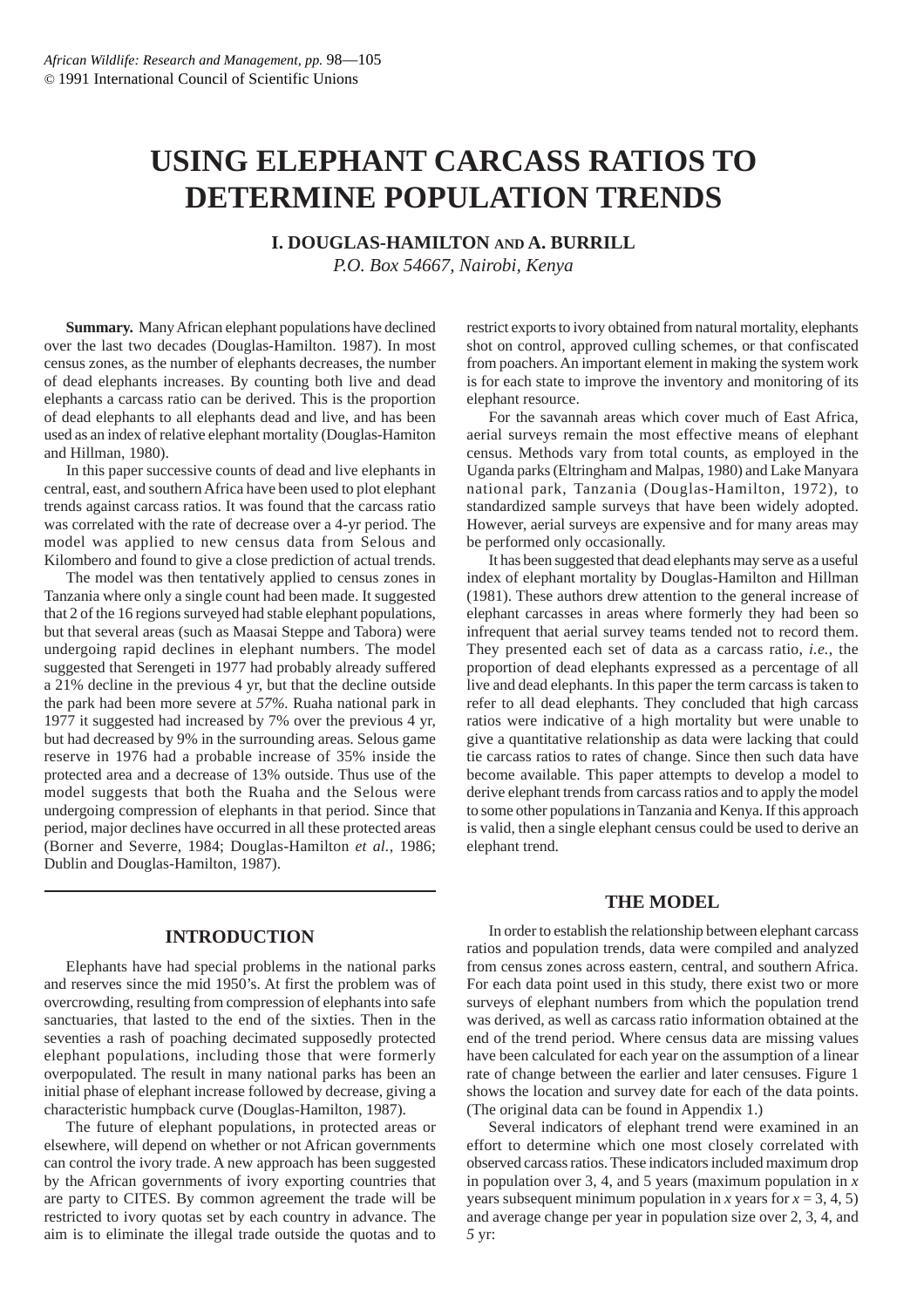

**Figure 1.** Location of data points. I, Luangwa Valley; 2, Ruaha Rungwa; 3, Manyara; 4*,* Queen Elizabeth; 5, Murchison; 6. Bamingui; 7, Koumbala–Gounda.

average change = 
$$
\frac{pop x - pop t}{Pop t}
$$
  
for x = 2, 3, 4, and 5

Some census zones could not be used in all of the analyses because the interval between surveys was too short.

Of the seven tested indicators, "average change per year over four years" was found to correlate most closely with carcass ratio  $(r^2 = 0.93)$ .

Figure 2 shows a graph of the original data points together with the regression curve having the equation:

% change over 4 yr = {
$$
E^{[4.8508 - 0.1168 \ln(CF)]}
$$
 – 100} × 4

where  $CR =$  carcass ratio.

Trends are expressed in terms of change over 4 yr as the original trend data were derived in this format, and in an effort to avoid confusion as to the meaning of "average change per year over *x* years." Figure 2 also shows the 95% confidence limits of the curve when used to predict trend from a specific carcass ratio. The confidence limits were calculated following the method of Steel and Tome (1960). The final regression equation is given by the following formula (Steel and Tome, 1960):

% change over 4 yr = 
$$
4 \times [E^{(Y \pm CL)} - 100]
$$

where  $Y = 4.8508 - 0.1168 * In(carcass ratio)$ 

$$
CL = 0.07629122 \sqrt{\frac{1.0667 + (x - 3.114)^2}{13.98113}}
$$

Subsequent to performing the regression analysis on the



**Figure 2.** Carcass ratios demonstrating percentage decrease in elephant numbers over 4 yr.

original data, two additional data points were obtained for Kilombero and Selous, for a period ending in 1986. Figure 3 shows the location of these two points in relation to the regression curve. The proximity of the points to the curve, well within the confidence limits, serves as a qualitative confirmation of the curve's validity.

Appendix 2 includes a table with these values calculated for integer carcass ratios from 1 to 100 inclusive. This can be applied by managers in the field more readily than the above equation.

#### **DISCUSSION OF MODEL**

There are various factors that will affect the carcass ratio, which have bearing on how the model works.

The visibility of carcasses is affected by the state of the vegetation. Data used here were all collected under good visibility conditions in the dry season when the grass was short or burnt.

Carcasses are harder to see than live elephants and on every count some are missed. However, by using narrow strips of less than 200 m wide conditions were kept relatively consistent between counts.

Total counts that employ wider strip widths miss more carcasses and may need carcass estimates to be corrected upward. In the 1980 counts Murchison and QEP total counts for elephants were combined with sample estimates for carcasses. This was because the elephants that live in large clumped herds were more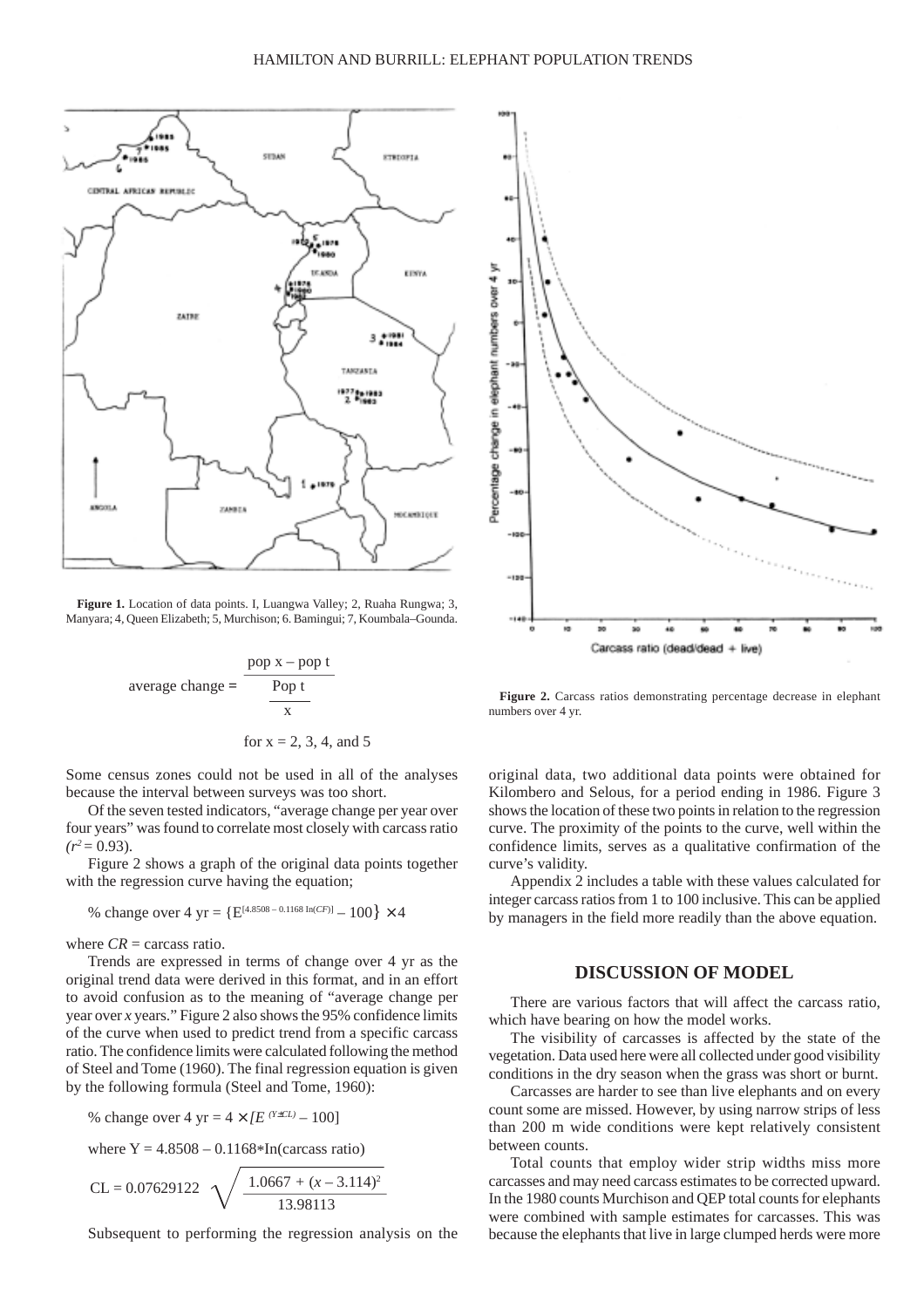

**Figure 3.** Carcass ratio as in Figure 2, but with data points plotted for Kilombero and Selous.

accurately assessed by means of total counts, whereas the more evenly distributed carcasses can be more accurately estimated by sampling. It was found on average that carcasses were estimated 2.4 times higher in sample counts than they were in total counts made in the same area at the same time.

However, the Queen Elizabeth and Murchison Falls national park total counts of 1976 and 1982 and the Manyara total counts of 1981 and 1984 were highly intensive with narrow strip widths and were treated in the same way as sample counts and used in the equation without correction upwards.

Finally, the number of carcasses seen is affected by the rate at which they disappear, which has been shown to be faster in wet areas than in dry areas (Douglas-Hamilton and Hillman, 1981). Very young elephants will also be underrepresented as their small bodies are more readily dismembered by predators and scattered around.

The carcass ratio itself will also be affected by a number of factors. It may be high due to high mortality, but it may equally be affected by movements of elephants. Immigration will cause it to drop and emigration will cause it to rise. A high carcass ratio then does not necessarily mean that the elephants have been killed, it may equally signify emigration.

The carcass ratio should therefore only be applied to counts where the visibility is adequate. In many cases this means that carcass counts should only be applied to dry conditions, preferably at the end of the dry season when the grass is short or burnt and the vegetation permits good visibility. The data points



**Figure 4.** Tanzania: elephant carcass ratios. 1, Arusha region, 1980; 2, Serengeti in, 1977; 3, Serengeti out, 1977; 4, Tabora east, 1979; 5*,* Tabora West, 1979; 6, Ruaha in; 7, Ruaha out; 8, Selous in; 9, Selous out.

used in developing the model all come from counts where visibility conditions were good for counting carcasses.

An advantage of presenting carcass ratios is that they should even out observer bias, in that a poor observer may miss both elephants and carcasses, but there seems no reason to suppose that this will change the carcass ratio.

Despite all the variables affecting carcass visibility the results give a good fit, and can be used cautiously to determine trends. With more information separate curves could be worked out for wet and dry areas, and further computer modeling of the different factors affecting carcass visibility could refine the model. The confidence limits could also be improved by including the recent Kilombero and Selous results.

#### **APPLICATION OF MODEL**

Having established the basic validity of this model, we will illustrate its application. As has been noted, the major benefit of using this model is that it enables the derivation of information on elephant population trends from a single count, provided the count enumerates elephant carcasses as well as live elephants.

Such counts were conducted in various areas of Tanzania between 1976 and 1980 by Douglas-Hamilton and Eco-Systems Ltd. Carcass ratios were calculated for each count as shown graphically in Figure 4. Trends could not be calculated for these areas by reference to earlier counts, as such counts were nonexistent. However, by applying the regression equation we can now estimate the trend in elephant population for the period ending at the year of the carcass counts.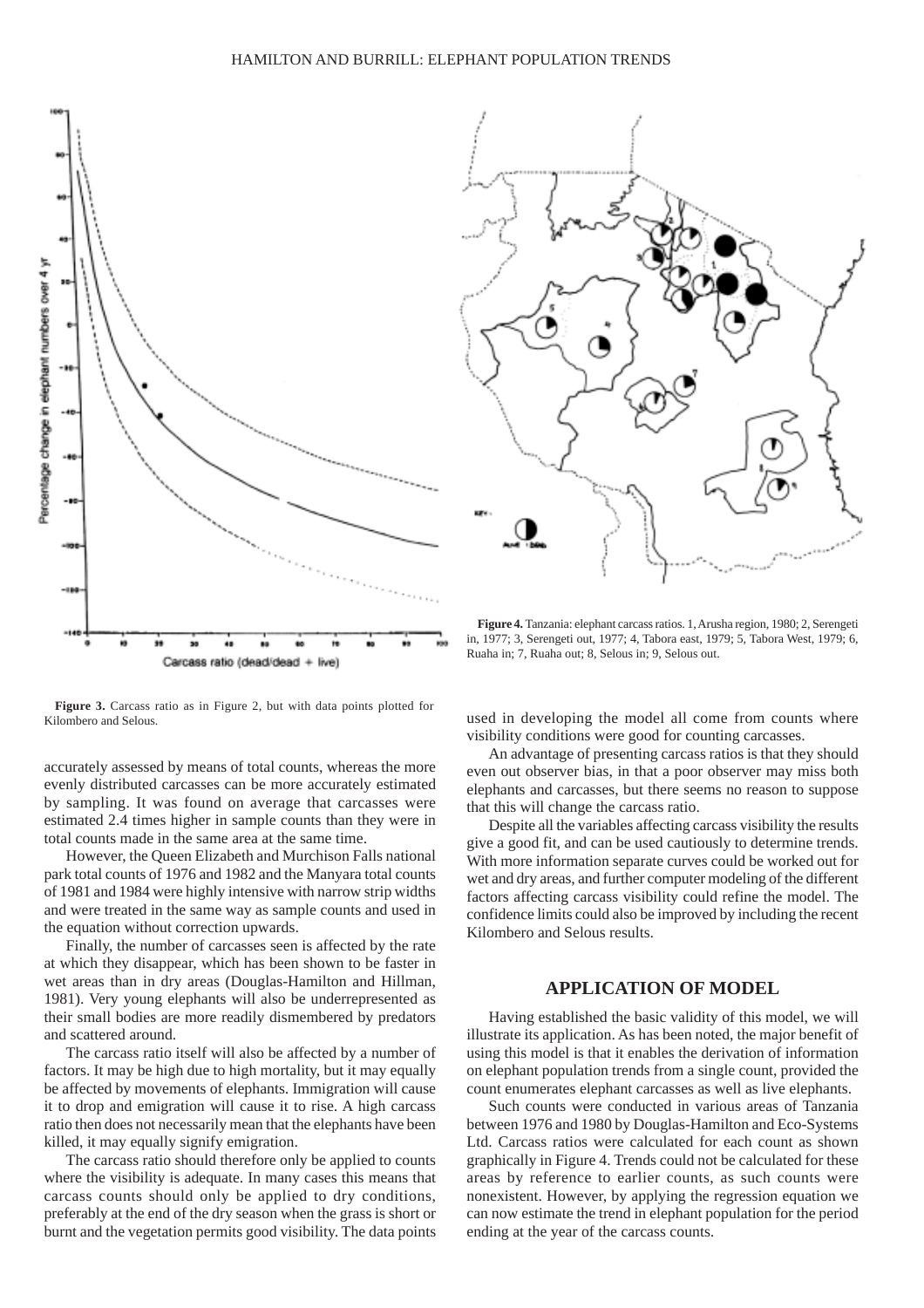**Table 1.** Dates and locations of changes in elephant carcass ratios over 4 yr.

| Place                                  | Date | Carcass<br>ratio | Estimated change<br>over 4 yr<br>(95% conf. range)                    | Estimated<br>1 yr<br>change |
|----------------------------------------|------|------------------|-----------------------------------------------------------------------|-----------------------------|
| Selous (inside)                        | 1976 | 4%               | $+34.9%$                                                              | $+8.7%$                     |
| Selous (outside)                       | 1976 | 11%              | $(-1.2\% \text{ to } +74\%)$<br>$-13.5%$                              | $-3.4%$                     |
| Ruaha (inside)                         | 1977 | 7%               | $(-43.2\% \text{ to } +18.8\%)$<br>$+7.4%$<br>$(-24.8\% 10 + 42.4\%)$ | $+1.9%$                     |
| Ruaha (outside)                        | 1977 | 10%              | $-9.2%$<br>$(-39.6\% \text{ to } 23.6\%)$                             | $-2.3%$                     |
| Serengeti (inside)                     | 1977 | 13%              | $-21.0%$<br>$(-5.0\% \text{ to } +10.4\%)$                            | $-5.3%$                     |
| Serengeti (outside)                    | 1977 | 31%              | $-57.6%$<br>$(-83.6\% \text{ to } -29.6\%)$                           | $-14.4%$                    |
| Natron, Logido,<br>MtoWa Mbu           | 1980 | 100%             | $-100.0\%$<br>$(-)$                                                   | $-25.0%$                    |
| Loliondo,<br>Ngorongoro,<br>Endulen    | 1980 | 13%              | $-21.0%$<br>$(-50.0\% \text{ to } +10.4\%)$                           | $-5.3%$                     |
| Yaidi Chini                            | 1980 | 13%              | $-21.0%$<br>$(-50.0\% \text{ to } +10.4\%)$                           | $-5.3%$                     |
| Tarangire                              | 1980 | 10%              | $-9.2%$<br>$(-39.6\% \text{ to } +23.6\%)$                            | $-2.3%$                     |
| Lolkisale,<br>Simanjiro                | 1980 | 100%             | $-100.0\%$<br>$(-)$                                                   | $-25.0%$                    |
| Sanya Plains,<br>Ruvu River,<br>Kitwai | 1980 | 100%             | $-100.0\%$<br>$(-)$                                                   | $-25.0%$                    |
| Maasai Steppe                          | 1980 | 25%              | $-48.9%$<br>$(-75.6\% \text{ to } -20\%)$                             | $-12.2%$                    |
| Harrang                                | 1980 | 34%              | $-61.3%$<br>$(-87.2\% \text{ to } -33.2\%)$                           | $-15.3%$                    |
| Tabora, Nzega,<br>Igunga               | 1979 | 27%              | $-52.0%$<br>$(78.4\% \text{ to } -23.6\%)$                            | $-13.0%$                    |
| Urambo                                 | 1979 | 19%              | $-37.4%$<br>$(-64.8\% \text{ to } -7.6\%)$                            | $-9.4%$                     |

Table 1 shows the results. By this method, we can see that probably only 2 of the 16 regions surveyed had stable elephant populations and several areas with what appear to be relatively moderate carcass ratios (such as Maasai Steppe and Tabora) were, in fact, suffering from rapid declines in elephant numbers.

In terms of the protected areas the model suggests that Serengeti in 1977 had most probably suffered a 21% decline in the previous 4 yr, but that the decline outside the park had been more severe at 57.6%. Ruaha national park in 1977 had increased by 7.4% over the previous 4 yr, but had decreased by 9.2% in the surrounding areas. Selous game reserve in 1976 had a probable increase of 35% inside the protected area and a decrease of 1 3.5% outside. Thus use of the model suggests that both the Ruaha and the Selous were undergoing compression of elephants in that period. Since that period major declines have occurred in all these protected areas (Bomer and Severre, 1984; Douglas-Hamilton *et al.,* 1986; Dublin and Douglas-Hamilton, 1987).

Applied to the Eco-Systems counts, which were made mainly in unprotected areas, the declines suggested by the model were on the whole more severe, varying from – 9.2% in Tarangire to 100% in three of the census zones.

We have also applied our model to Cobb's 1974 survey of the Tsavo region (Cobb, 1976). This survey (the only one in which he recorded all dead elephants) gave a carcass ratio of 25% and an estimated elephant population of 34,700. Our equation suggests that a carcass ratio of 25% results from a loss of 48.9% of the population over the previous 4 yrs, placing the 1970 population at 67,900 (95% confidence range: 43,374—142,209). If this were correct it would imply a dieoff of the order of 33,000 in the drought years of 1970—1973. However, because Tsavo is an arid area, the carcasses are likely to remain visible for much longer than in wet areas, and the true value of the 1970 population is therefore likely to be at the lower end of the confidence limits. Nevertheless it would probably be higher than the 40,000 elephants estimated for the Tsavo ecosystem by Laws (1969) and would suggest that more elephants died in the drought than has previously been suggested.

#### **CONCLUSIONS**

It is concluded that the model works well for wet areas but seems high for dry areas like Tsavo. It is recommended for use in wet areas, but only to be used with caution in dry areas.

The model could probably be refined to account better for variations in visibility, decomposition rate of carcasses, and effect of rainfall. It would benefit also from addition of trend and carcass ratio data in the low end of the spectrum from those areas in southern Africa not yet hit by waves of ivory poaching. Nevertheless the model demonstrates the usefulness of collecting data on carcass ratios as a management tool, especially as an early warning of negative trends in protected areas.

#### **REFERENCES**

- Barnes, R. F. W., and I. Douglas-Hamilton. 1982. The numbers and distribution patterns of large mammals in the Ruaha-Rungwa area of southern Tanzania. J. Appl. Ecol. 19:41 1—425.
- Borner, M., and E. L. M. Severre, 1984. The Ruaha elephants. A report from the Ministry of Lands, Natural Resources and Tourism, Tanzania. 16 pp. and maps.
- Cobb, S. M. 1976. The distribution and abundance of the large herbivore community of Tsavo National Park, Kenya. Ph.D. thesis, Oxford University. 208 pp.
- Corfield, T. F. 1973. Elephant mortality in Tsavo National Park, Kenya. East Afr. Wildl. J. 11:339—368.
- Douglas-Hamilton, I. 1976. Selous elephant and wildlife survey. Report to Wildlife Department Tanzania. 70 pp.
- Douglas-Hamilton, I. 1984*a*. Elephant and rhino population trends in Selous, Tanzania. Pachyderm (4):18.
- Douglas-Hamilton, I. 1984*b*. Trends in key African elephant populations. Pachyderm (4):7–9.
- Douglas-Hamilton, I. 1987. African elephant population trends and their causes. Oryx 21:11—24.
- Douglas-Hamilton, J. M. Froment, G. Doungoube, and J. Root. 1985. Amenagement faune Republique Centrafricaine. Recensement aerien de Ia faune dans la zone nord de la Republique Centrafricaine. FAO: CAF 78/006 Document de Travail 5.
- Douglas-Hamilton, I., and A. K. K. Hillman. 1981. Elephant carcasses and skeletons as indicators of population trends. From low-level aerial survey techniques workshop. Intnl. Lvstk. Cntr. for Afr. Monograph No. 4, Addis Ababa.
- Douglas-Hamilton, I., A. K. K. Hillman, P. Holt, and P. Ansell. 1979. IUCN/NYZS/WWF elephant, rhino and wildlife survey, Luangwa Valley Zambia. Project Report.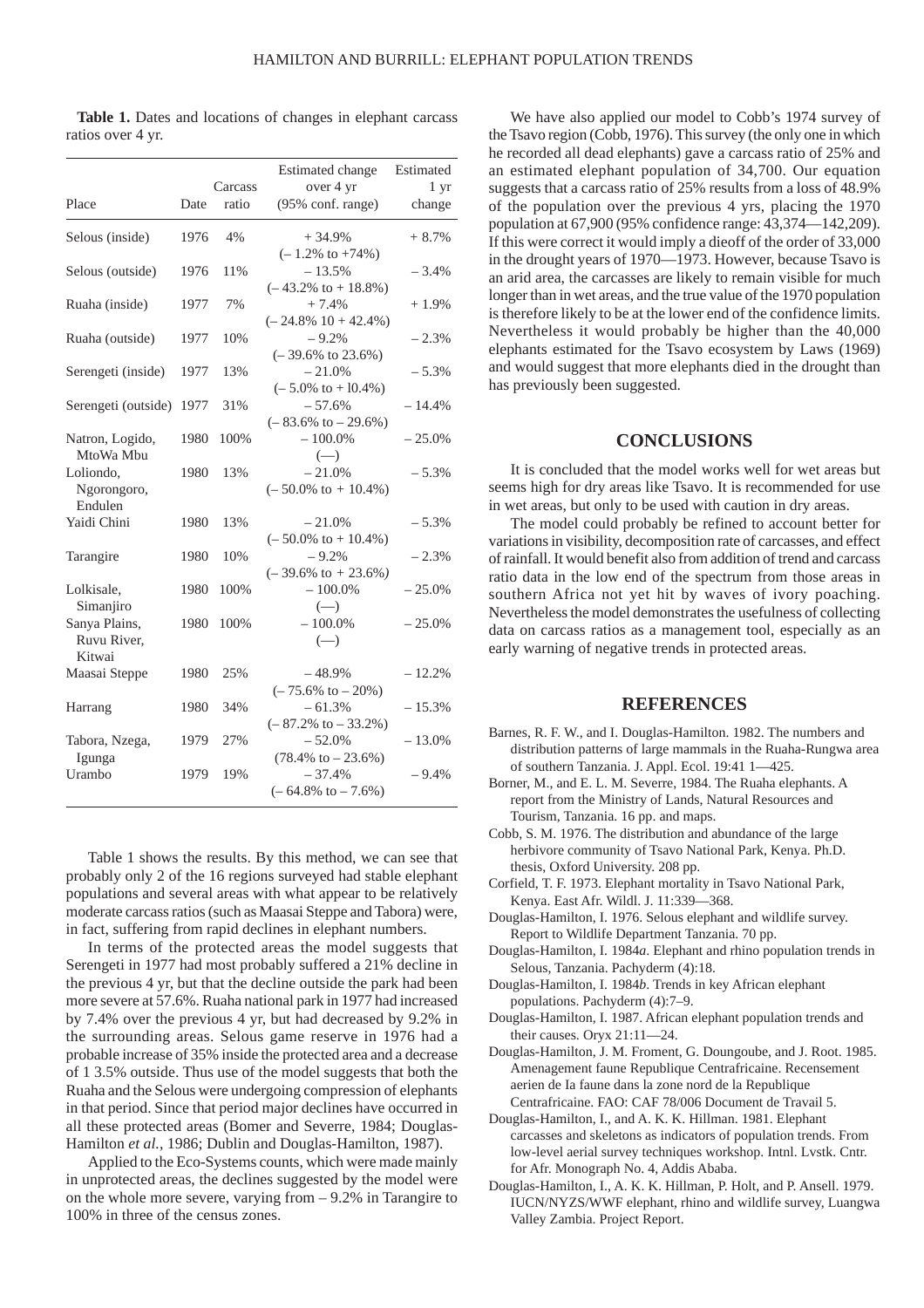- Douglas-Hamilton, I., K. Hirji, B. Mbano, R. Olivier, E. Tarimo, and H. Debutts. 1986. Aerial census of wildlife in the Selous Game Reserve, Tanzania. WWF Project 3173 Report to Ministry of Natural Resources, Tanzania. 104 pp.
- Douglas-Hamilton, I., R. Malpas, E. Edroma, P. Holt, G. Laker-Ajok. and R. Weyerhaeuser. 1980. Elephant and wildlife survey, Uganda. Uganda Institute of Ecology. Report to WWF.
- Dublin, H., and l. Douglas-Hamilton. 1987. Status and trends of elephants in the Serengeti–Mara ecosystem. Afr. J. Ecol. 25:19–  $23<sup>2</sup>$
- Eco-Systems Ltd. I 980*a*. Tabora rural integrated development project. Aerial Survey of Natural Resources, October 1979. Final Report. 163 pp.
- Eco-Systems Ltd. 1980*b*. The status and utilization of wildlife in Arusha Region, Tanzania. Final Report. 82 pp.
- Eltringham, S. K., and R. C. Malpas. 1980. The decline in elephant numbers in Ruwenzori and Kabalega Falls National Parks, Uganda. Afr. J. Ecol. 18:73—86.
- Laws, R. M. 1969. The Tsavo research project. J. Reprod. Fert. 6 (Supplement):495–531.
- Malpas, R. 1980. Wildlife in Uganda: a survey. NYZS/WWF/IUCN typescript report to Minister of Tourism and Wildlife, Uganda.
- Steel, R. G. D., and J. H. Torrie. 1960. Principles and procedures of statistics. McGraw-Hill, New York.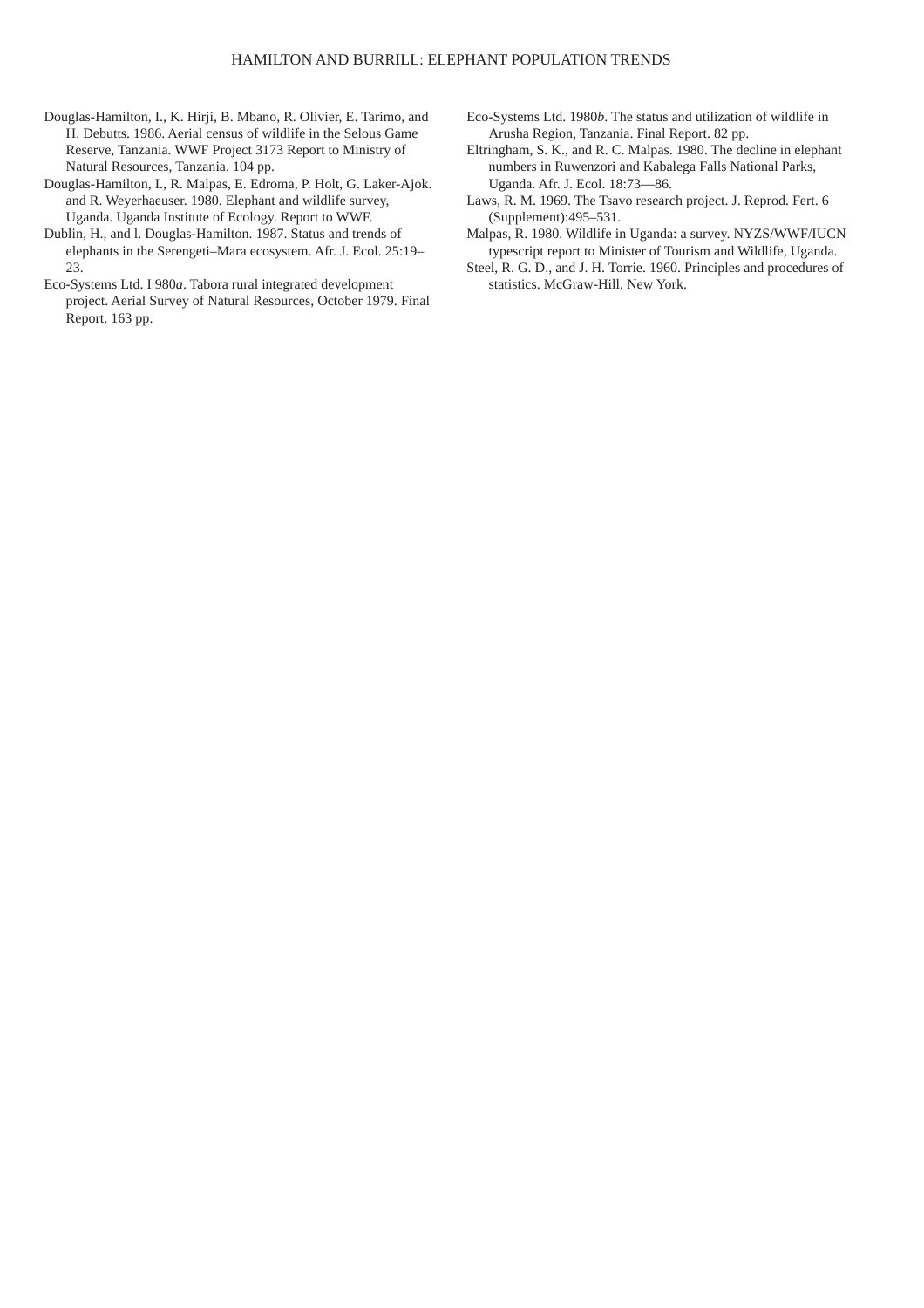#### HAMILTON AND BURRILL: ELEPHANT POPULATION TRENDS

## **APPENDIX ONE: ORIGINAL DATA**

| Place             | Year               | (Ib)             | Elephants<br>ratio | Carcass<br>Avg. 2 | Avg. 3  | Avg. 4 | Avg. 5 | Min. 3              | Min. 4              | Min.   |
|-------------------|--------------------|------------------|--------------------|-------------------|---------|--------|--------|---------------------|---------------------|--------|
| Ruaha             | *1972              | 14,816           |                    |                   |         |        |        |                     |                     |        |
|                   | 1973               | 16,423           |                    |                   |         |        |        |                     |                     |        |
|                   | 1974               | 18,030           |                    |                   |         |        |        |                     |                     |        |
|                   | 1975<br>1976       | 19,638<br>21,245 |                    |                   |         |        |        |                     |                     |        |
|                   | $*1977$            | 22,852           | $\boldsymbol{7}$   | $8\%$             | $9\%$   | 10%    | 11%    | $++++ \label{eq:3}$ | $++++ \label{eq:1}$ | $++++$ |
|                   | 1978               | 21,032           |                    |                   |         |        |        |                     |                     |        |
|                   | 1979               | 19,211           |                    |                   |         |        |        |                     |                     |        |
|                   | 1980               | 17,391           |                    |                   |         |        |        |                     |                     |        |
|                   | 1981               | 15.570           |                    |                   |         |        |        |                     |                     |        |
|                   | 1982<br>*1983      | 13,750<br>11,929 | 17                 | $-12%$            | $-10\%$ | $-9%$  | $-9%$  | $-31%$              | $-38%$              | $-43$  |
|                   |                    |                  |                    |                   |         |        |        |                     |                     |        |
| Ruaha Rungwa Zone | $*1977$            | 40,540           |                    |                   |         |        |        |                     |                     |        |
|                   | 1978<br>1979       | 39,034<br>37,528 |                    |                   |         |        |        |                     |                     |        |
|                   | 1980               | 36,022           |                    |                   |         |        |        |                     |                     |        |
|                   | 1981               | 34,516           |                    |                   |         |        |        |                     |                     |        |
|                   | 1982               | 33,010           |                    |                   |         |        |        |                     |                     |        |
|                   | *1983              | 31,504           | $11\,$             | $-4%$             | $-4%$   | $-4%$  | $-4%$  | $-13%$              | $-16%$              | $-19$  |
| Luangwa           | $*1973$            | 56,000           |                    |                   |         |        |        |                     |                     |        |
|                   | 1974               | 52.580           |                    |                   |         |        |        |                     |                     |        |
|                   | 1975               | 49,159           |                    |                   |         |        |        |                     |                     |        |
|                   | 1976<br>1977       | 45,739<br>42,319 |                    |                   |         |        |        |                     |                     |        |
|                   | 1978               | 38,898           |                    |                   |         |        |        |                     |                     |        |
|                   | *1979              | 35,478           | 14                 | $-8\%$            | $-7%$   | $-7%$  | $-7%$  | $-22%$              | $-28%$              | $-33$  |
| Manyara           | *1976              | 453              |                    |                   |         |        |        |                     |                     |        |
|                   | 1977               | 459              |                    |                   |         |        |        |                     |                     |        |
|                   | 1978               | 466              |                    |                   |         |        |        |                     |                     |        |
|                   | 1979<br>1980       | 472<br>479       |                    |                   |         |        |        |                     |                     |        |
|                   | *1981              | 485              | $\sqrt{6}$         | $1\%$             | $1\%$   | $1\%$  | 1%     | $++++ \label{eq:3}$ | $++++$              | $++++$ |
|                   | 1982               | 448              |                    |                   |         |        |        |                     |                     |        |
|                   | 1983               | 410              |                    |                   |         |        |        |                     |                     |        |
|                   | *1984              | 373              | 12                 | $-8\%$            | $-8\%$  | $-6%$  | $-4%$  | $-23%$              | $-23%$              | $-23$  |
| Queen Elizabeth   | $*1971$            | 2,177            |                    |                   |         |        |        |                     |                     |        |
|                   | 1972               | 2,475            |                    |                   |         |        |        |                     |                     |        |
|                   | $*1973$<br>$*1974$ | 2,773<br>1,861   |                    |                   |         |        |        |                     |                     |        |
|                   | *1975              | 1,047            |                    |                   |         |        |        |                     |                     |        |
|                   | $*1975$            | 854              |                    |                   |         |        |        |                     |                     |        |
|                   | *1976              | 1,232            | 44                 | $-17%$            | $-19%$  | $-13%$ | $-9%$  | $-56%$              | $-56%$              | $-56$  |
|                   | *1976              | 704              |                    |                   |         |        |        |                     |                     |        |
|                   | $-1977$            | 764              |                    |                   |         |        |        |                     |                     |        |
|                   | $-1978$<br>$-1979$ | 561<br>357       |                    |                   |         |        |        |                     |                     |        |
|                   | *1980              | 153              | 61                 | $-36%$            | $-27%$  | $-21%$ | $-17%$ | $-80%$              | $-88%$              | $-88$  |
|                   | 1981               | 291              |                    |                   |         |        |        |                     |                     |        |
|                   | *1982              | 428              | 9                  | 90%               | $7\%$   | $-6%$  | $-9%$  | $++++$              | $-24%$              | $-44$  |
| Murchison South   | *1965              | 7,344            |                    |                   |         |        |        |                     |                     |        |
|                   | 1966               | 7,849            |                    |                   |         |        |        |                     |                     |        |
|                   | 1967               | 8,354            |                    |                   |         |        |        |                     |                     |        |
|                   | 1968<br>*1969      | 8,859<br>9,364   |                    |                   |         |        |        |                     |                     |        |
|                   | 1970               | 9,516            | $\boldsymbol{7}$   | 4%                | $5\%$   | 5%     | 6%     | $++++$              | $+++$               | $+++$  |
|                   | 1971               | 9,668            |                    |                   |         |        |        |                     |                     |        |
|                   | 1972               | 9,819            |                    |                   |         |        |        |                     |                     |        |
|                   | *1973              | 9,971            |                    |                   |         |        |        |                     |                     |        |
|                   | *1974<br>*1975     | 4,072<br>1,061   |                    |                   |         |        |        |                     |                     |        |
|                   | *1976              | 1,682            | 49                 | $-29%$            | $-28%$  | $-21%$ | $-17%$ | $-83%$              | $-83%$              | $-83$  |
|                   | *1976              | 1,113            |                    |                   |         |        |        |                     |                     |        |
|                   | $-1977$            | 1,088            |                    |                   |         |        |        |                     |                     |        |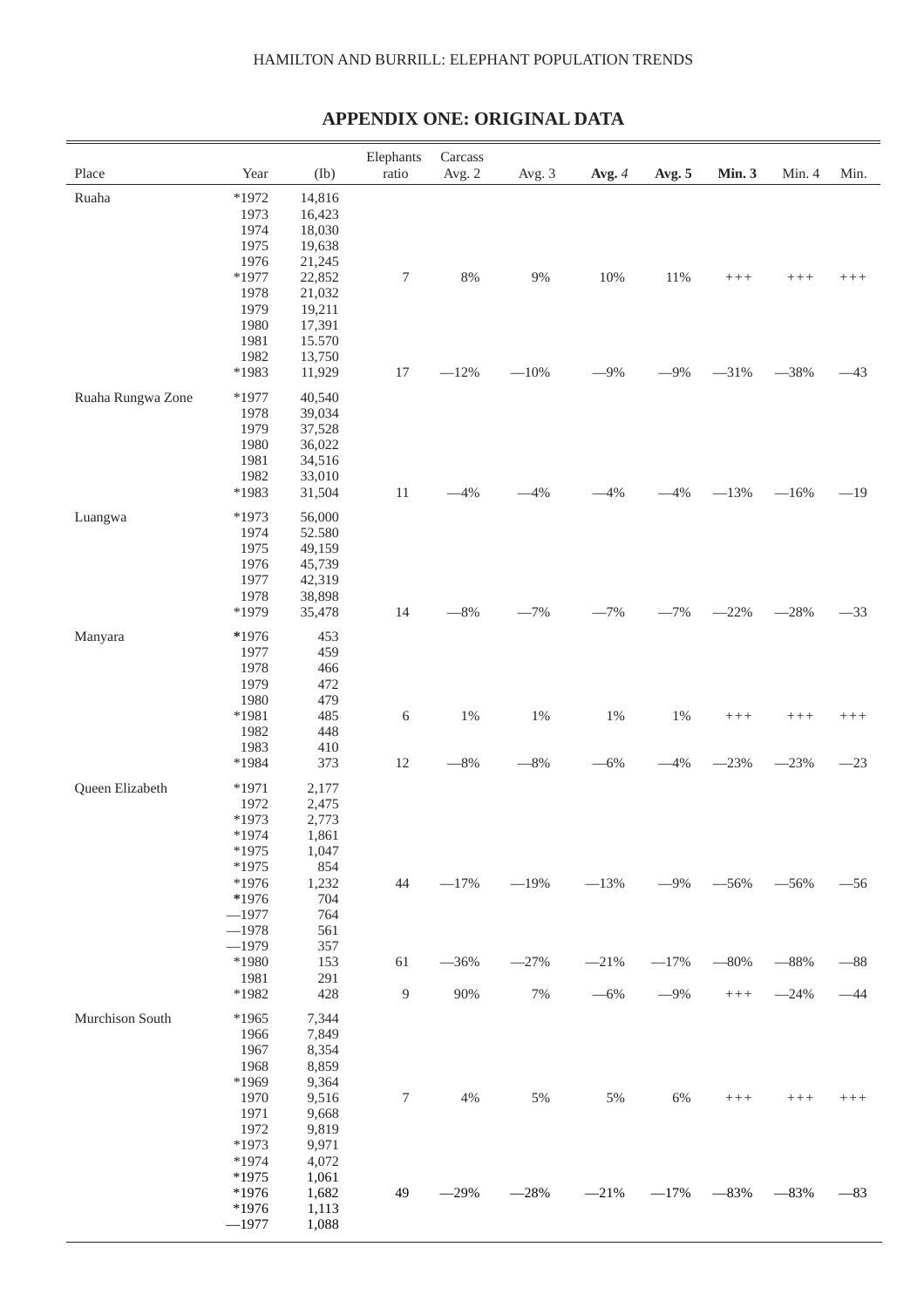#### HAMILTON AND BURRILL: ELEPHANT POPULATION TRENDS

|                   |         |          | Elephants | Carcass |        |        |        |               |         |        |
|-------------------|---------|----------|-----------|---------|--------|--------|--------|---------------|---------|--------|
| Place             | Year    | (Ib)     | ratio     | Avg. 2  | Avg. 3 | Avg. 4 | Avg. 5 | <b>Min. 3</b> | Min. 4  | Min.   |
|                   | $-1978$ | 779      |           |         |        |        |        |               |         |        |
|                   | $-1979$ | 469      |           |         |        |        |        |               |         |        |
|                   | *1980   | 160      | $70\,$    | $-40%$  | $-28%$ | $-22%$ | $-17%$ | $-85%$        | $-90%$  | $-90$  |
| Bamingui          | *1977   | 2,550    |           |         |        |        |        |               |         |        |
|                   | 1978    | 2,302    |           |         |        |        |        |               |         |        |
|                   | 1979    | 2,055    |           |         |        |        |        |               |         |        |
|                   | 1980    | 1,807    |           |         |        |        |        |               |         |        |
|                   | 1981    | 1,560    |           |         |        |        |        |               |         |        |
|                   | 1982    | 1,312    |           |         |        |        |        |               |         |        |
|                   | 1983    | 1,064    |           |         |        |        |        |               |         |        |
|                   | 1984    | 817      |           |         |        |        |        |               |         |        |
|                   | *1985   | 569      | 29        | $-23%$  | $-19%$ | $-16%$ | $-14%$ | $-57%$        | $-46%$  | $-69$  |
| Koumbala-Gounda   | *1980   | 1,256    |           |         |        |        |        |               |         |        |
|                   | 1981    | 1,014    |           |         |        |        |        |               |         |        |
|                   | 1982    | 771      |           |         |        |        |        |               |         |        |
|                   | 1983    | 529      |           |         |        |        |        |               |         |        |
|                   | 1984    | 286      |           |         |        |        |        |               |         |        |
|                   | *1985   | 44       | 87        | $-46%$  | $-31%$ | $-24%$ | $-19%$ | $-94%$        | $-96%$  | $-96$  |
| Manovo-St. Floris | *1978   | 6,278    |           |         |        |        |        |               |         |        |
|                   | 1979    | 5,381    |           |         |        |        |        |               |         |        |
|                   | 1980    | 4,484    |           |         |        |        |        |               |         |        |
|                   | 1981    | 3,587    |           |         |        |        |        |               |         |        |
|                   | 1982    | 2,691    |           |         |        |        |        |               |         |        |
|                   | 1983    | 1,794    |           |         |        |        |        |               |         |        |
|                   | 1984    | 897      |           |         |        |        |        |               |         |        |
|                   | *1985   | $\theta$ | 100       | $-50%$  | $-33%$ | $-25%$ | $-20%$ | 100%          | $-100%$ | $-100$ |

# **APPENDIX ONE (Continued)**